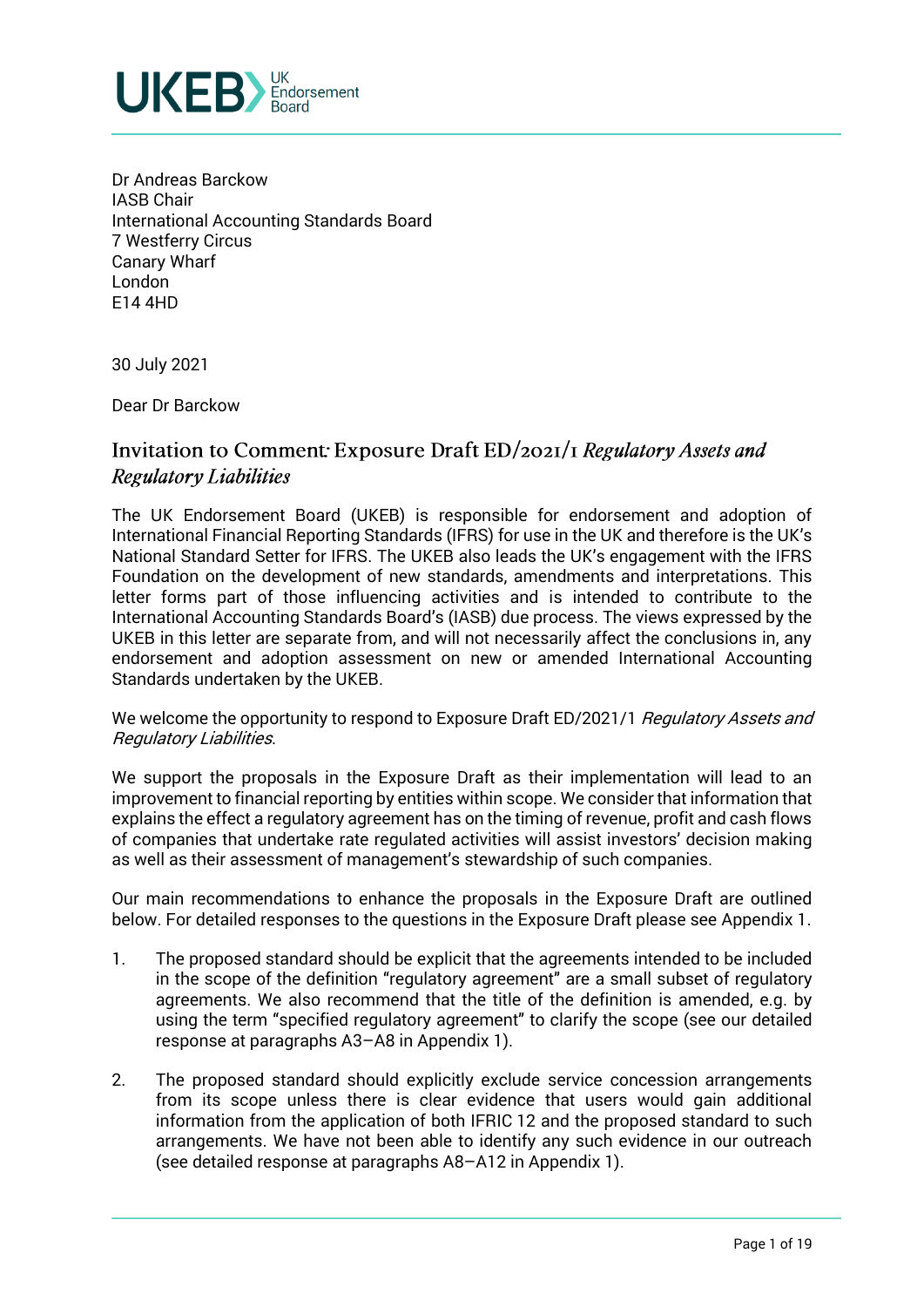

- 3. The proposed standard should require an entity's regulator to be an independent thirdparty. This can be achieved by defining what is meant by a regulator in the context of the standard (see detailed response at paragraphs A13–A16 in Appendix 1).
- 4. The proposed requirement to exclude regulatory returns relating to assets not yet available for use in Total Allowable Compensation (TAC) does not reflect the economic substance of that return. We have heard from preparers in the UK that their regulators take a very high-level approach that does not require the granularity of information implied by the proposed requirements. Instead, UK regulators focus on an overview of an entity's operations and future requirements for goods or services, and thus the investment required to produce that level of goods or services. We therefore recommend that regulatory returns relating to assets not yet available for use in TAC should follow the economic substance of the requirements in the regulatory agreements (see detailed response at paragraphs A26–A31 in Appendix 1).

If you have any questions about this response, please contact the project team at UKEndorsementBoard@endorsement-board.uk

Yours sincerely

Pauline Wallace Chair UK Endorsement Board

Appendix 1 Questions on ED/2021/1 Regulatory Assets and Regulatory Liabilities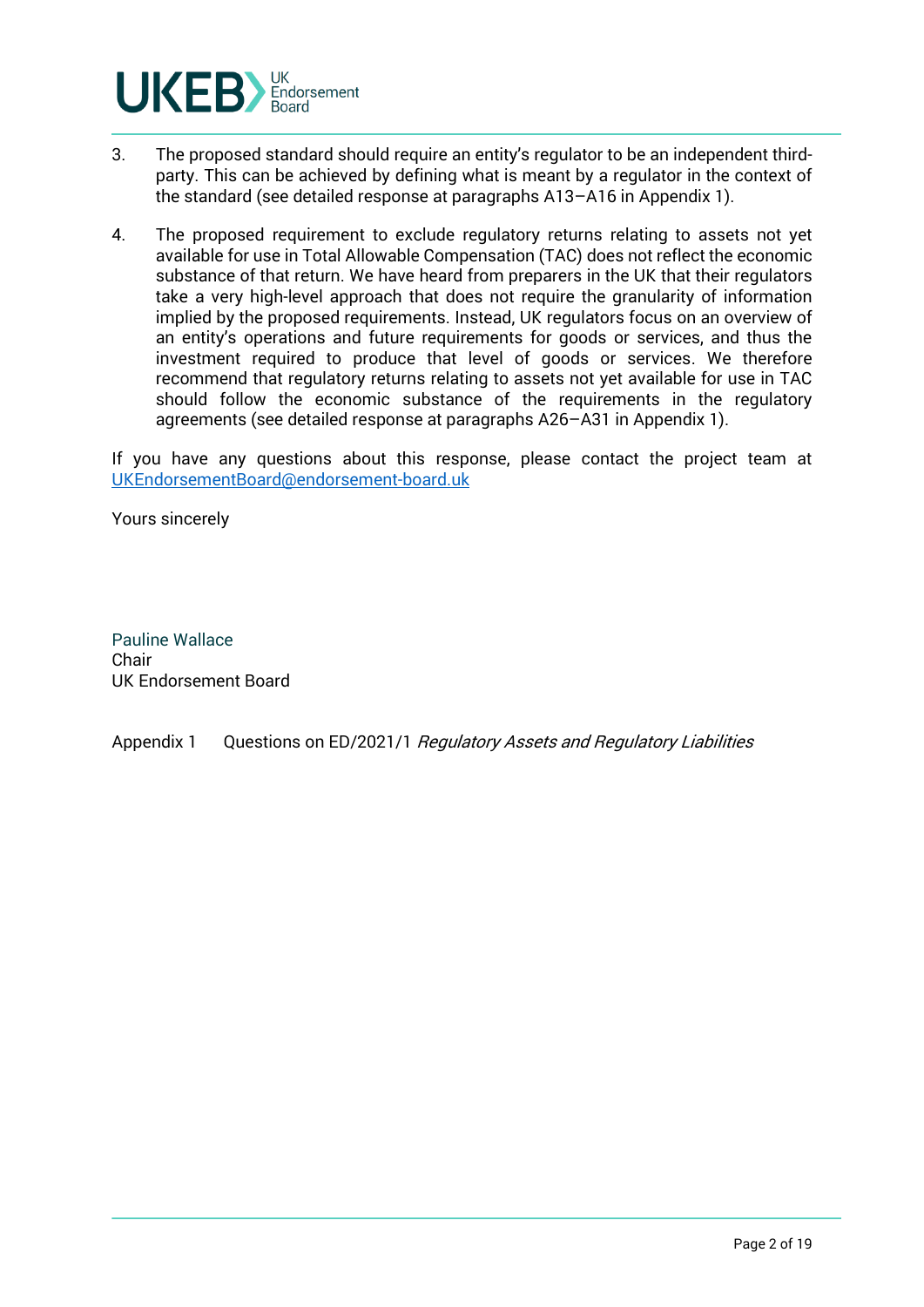

# Appendix 1: Questions on ED/2021/1 Regulatory **Assets and Regulatory Liabilities**

Question I: Objective and scope

Paragraph 1 of the Exposure Draft sets out the proposed objective: an entity should provide relevant information that faithfully represents how regulatory income and regulatory expense affect the entity's financial performance, and how regulatory assets and regulatory liabilities affect its financial position. Paragraph 3 of the Exposure Draft proposes that an entity apply the [draft] Standard to all its regulatory assets and all its regulatory liabilities. Regulatory assets and regulatory liabilities are created by a regulatory agreement that determines the regulated rate in such a way that part of the total allowed compensation for goods or services supplied in one period is charged to customers through the regulated rates for goods or services supplied in a different period (past or future).<sup>1</sup> The [draft] Standard would not apply to any other rights or obligations created by the regulatory agreement—an entity would continue to apply other IFRS Standards in accounting for the effects of those other rights or obligations.

Paragraphs BC78–BC86 of the Basis for Conclusions describe the reasoning behind the Board's proposals. They also explain why the Exposure Draft does not restrict the scope of the proposed requirements to apply only to regulatory agreements with a particular legal form or only to those enforced by a regulator with particular attributes.

- a) Do you agree with the objective of the Exposure Draft? Why or why not?
- b) Do you agree with the proposed scope of the Exposure Draft? Why or why not? If not, what scope do you suggest and why?
- c) Do you agree that the proposals in the Exposure Draft are clear enough to enable an entity to determine whether a regulatory agreement gives rise to regulatory assets and regulatory liabilities? If not, what additional requirements do you recommend and why?
- d) Do you agree that the requirements proposed in the Exposure Draft should apply to all regulatory agreements and not only to those that have a particular legal form or those enforced by a regulator with particular attributes? Why or why not? If not, how and why should the Board specify what form a regulatory agreement should have, and how and why should it define a regulator?
- e) Have you identified any situations in which the proposed requirements would affect activities that you do not view as subject to rate regulation? If so, please describe the situations, state whether you have any concerns about those effects and explain what your concerns are.
- f) Do you agree that an entity should not recognise any assets or liabilities created by a regulatory agreement other than regulatory assets and regulatory liabilities and other assets and liabilities, if any, that are already required or permitted to be recognised by IFRS Standards?
- <sup>1</sup> A regulatory agreement is defined in the Exposure Draft as a set of enforceable rights and obligations that determine a regulated rate to be applied in contracts with customers.

# Question I(a) Do you agree with the objective of the Exposure Draft? Why or why not?

A1 We agree with the objective of the Exposure Draft. We understand that this is a significant issue for entities with rate-regulated activities, many of whom consider that it is not possible at present to reflect the underlying economic reality of those activities in financial statements prepared in accordance with IFRS. We consider that the proposals in this Exposure Draft will enable these entities to provide relevant information to investors and other users helping them to understand the effect that a "regulatory agreement" (within the scope of the proposed requirements) has on their financial statements.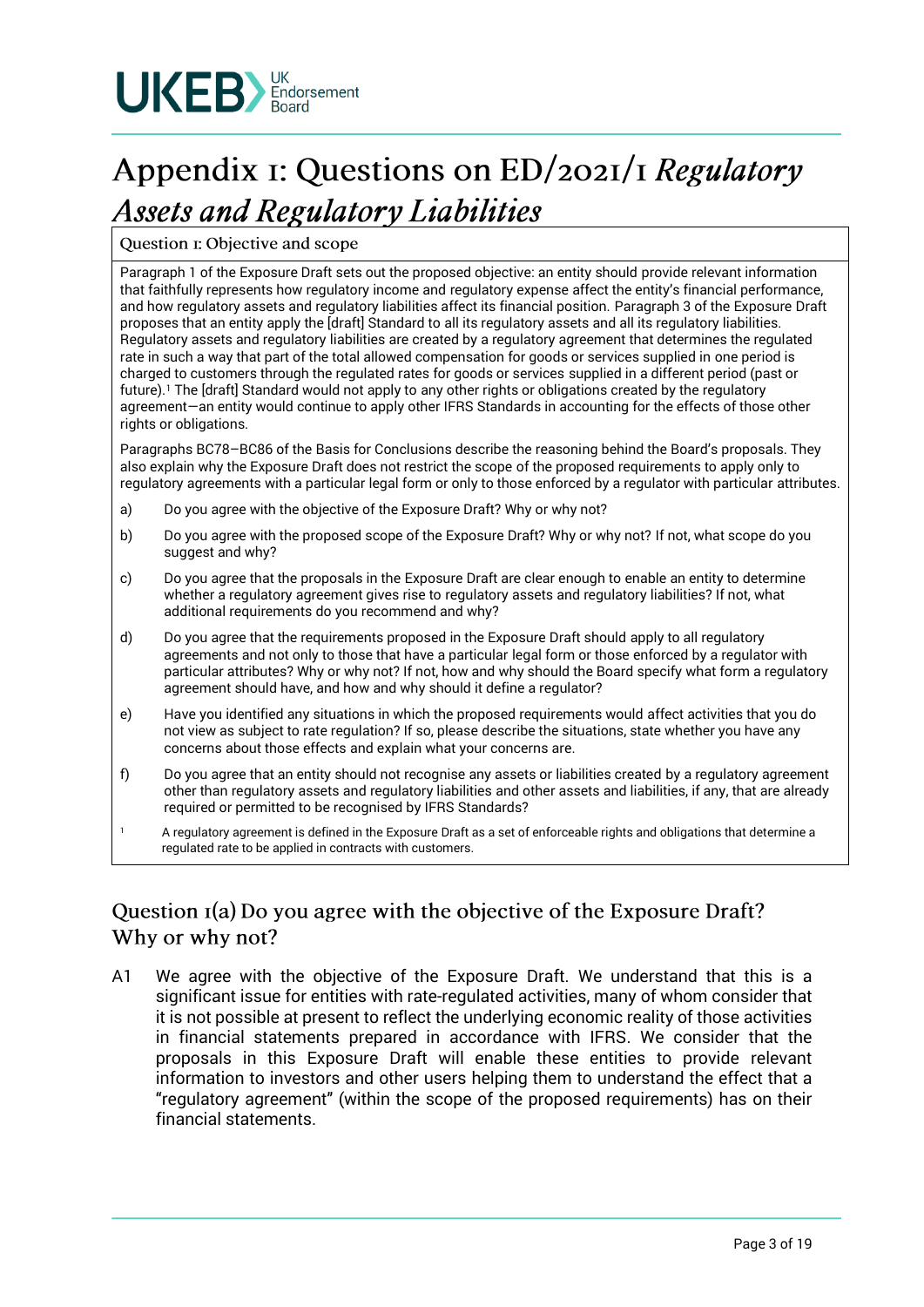

Question I(b) Do you agree with the proposed scope of the Exposure Draft? Why or why not? If not, what scope do you suggest and why?

- A2 We are supportive of the scope of the Exposure Draft, however, we have identified the following potential issues:
	- a) It is not immediately clear that many types of regulatory agreement are out of the scope.
	- b) The explicit inclusion of service concession arrangements in the proposed standard.

Types of "regulatory agreement"

- A3 The scope in the Exposure Draft relies on the definition of "regulatory agreement", "regulatory asset" and "regulatory liability". The title of the definition of regulatory agreement is especially problematic in the UK because it is generally interpreted as relating to a wide range of agreements, most of which are not in the scope of the Exposure Draft. For stakeholders not familiar with the project, it can create an initial perception that a great many of these agreements will fall within the scope of the Exposure Draft; only when they have worked through the details in the Exposure Draft and tested them against the regulatory agreements they hold, will it become clear that the scope is limited to only a very small subset of all agreements that in common usage are referred to as "regulatory agreements".
- A4 For example, there are over 90 regulators in the UK<sup>1</sup>. However, there are only "...five regulators … that are independent economic regulators, which promote competitive forces in industries which would otherwise be natural monopolies due to high network or infrastructure costs"<sup>2</sup> .
- A5 We recommend that the title of the definition of "regulatory agreement" should be amended to make it clear that it only applies to a very small subset of all regulatory agreements, e.g. by using the term "specified regulatory agreement".
- A6 It would also be helpful to set out the types of regulatory agreements that are out of the scope, e.g. by including an example of simple price cap regulation. In the UK, price cap regulation limits the prices that can be charged on a volumetric basis. Entities regulated on a price cap basis might therefore be exposed to demand risk as prices are based on forecast volumes and shortfalls are not necessarily adjusted, or 'trued up', in following periods.
- A7 We note that the IASB's Snapshot: Regulatory Assets and Regulatory Liabilities (page 5), indicated that not all regulatory agreements will fall within the scope of the ED. We think this should also be specified in the proposed standard so that it is immediately clear that a large number of regulatory agreements are outside the scope of the proposed standard. This will remove the need for preparers with regulatory

<sup>1</sup> National Audit Office: "A Short Guide to Regulation", September 2017, page 4:

https://www.nao.org.uk/wp-content/uploads/2017/09/A-Short-Guide-to-Regulation.pdf

<sup>2</sup> National Audit Office: "A Short Guide to Regulation", September 2017, page 5: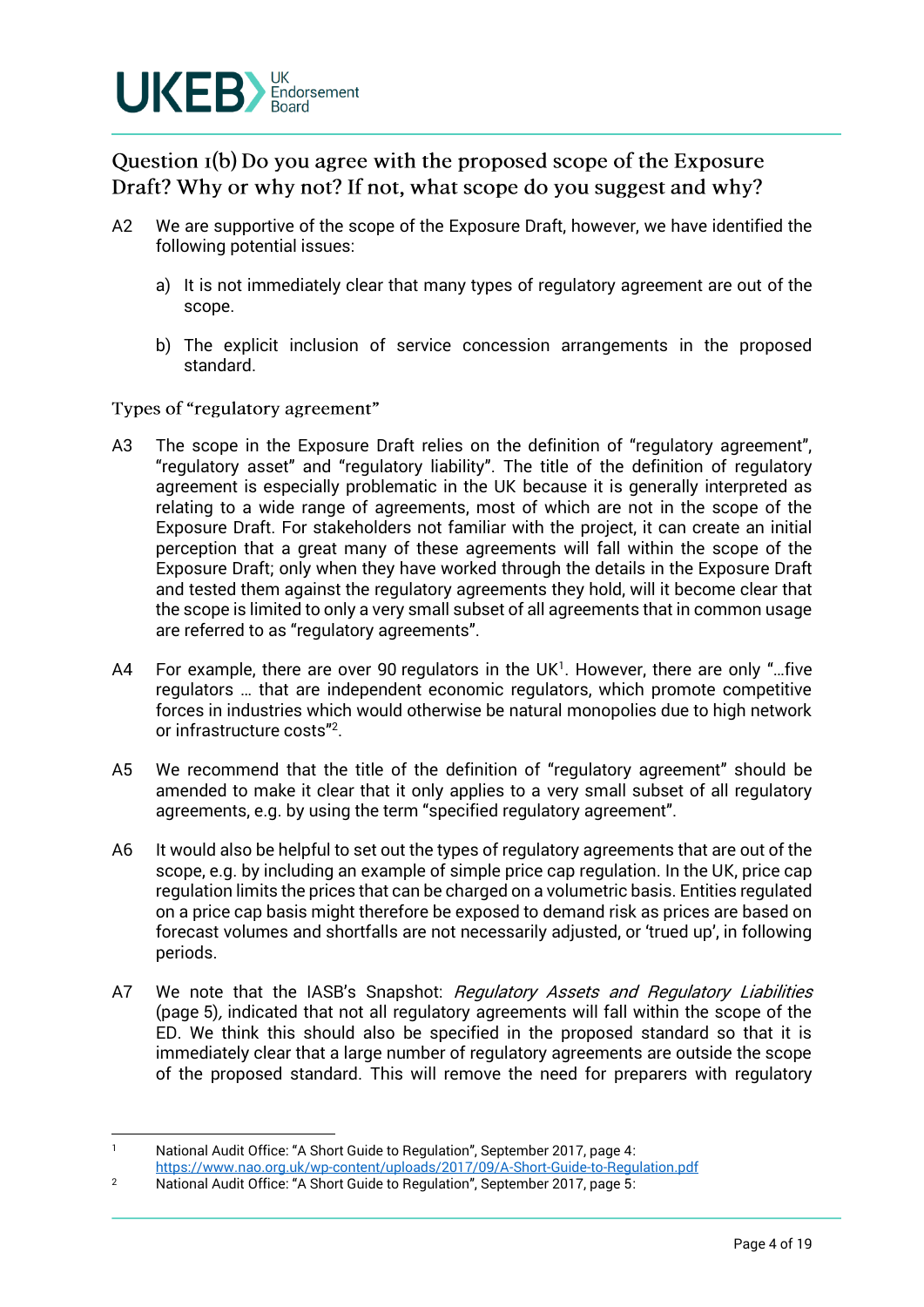

agreements to perform a detailed analysis of the proposed standard before they can conclude whether they are outside its scope.

A8 Adding examples of types of regulation that are excluded from the scope of the Exposure Draft would also minimise the risk that the requirements would be inappropriately applied by analogy to other types of regulatory agreements (which is the general way accounting standards are applied). These examples would be supplementary to those in Illustrative Example 7C. We propose that they should include examples related to market-based regulatory agreements, transfer pricing agreements and where the regulator is a related party of the entity.

#### Service concession arrangements

- A9 IFRIC 12 Service Concession Arrangements sets out two models of service concession arrangements: the financial asset model and the intangible asset model. We have not found evidence that users would gain additional information by applying both IFRIC 12 and the proposed standard under either model. We therefore recommend that service concession arrangements should be excluded from the scope of this standard. If they remain within scope, the proposed standard should clarify why it is necessary and what the regulatory asset and/or regulatory liability would represent over and above the amounts already recognised under IFRIC 12.
- A10 Our outreach has not identified any examples in the UK where a service concession arrangement would also meet the scope of the proposed standard.

Question I(c) Do you agree that the proposals in the Exposure Draft are clear enough to enable an entity to determine whether a regulatory agreement gives rise to regulatory assets and regulatory liabilities? If not, what additional requirements do you recommend and why?

- A11 We disagree with the reasoning in paragraph BC86 that it is unnecessary to define a regulator for the purposes of the proposed standard. We consider that relying solely on the definitions of "regulatory agreement", "regulated rate", "regulatory asset", and "regulatory liability" is not sufficient.
- A12 It needs to be explicit that the regulator is a third party that is independent from the entity applying the proposed requirements.
- A13 Requiring the regulator to be an independent third party delivers the following advantages:
	- a) It mitigates against unintended consequences where situations that have not been brought to the IASB's attention are inappropriately included in the scope of the proposed requirements.
	- b) It ensures that self-regulated entities, such as co-operatives, are not included in the scope of the proposals.
	- c) It would make it clear that a transfer pricing agreement between a parent and one of its subsidiaries or a situation where an entity establishes a regulator who has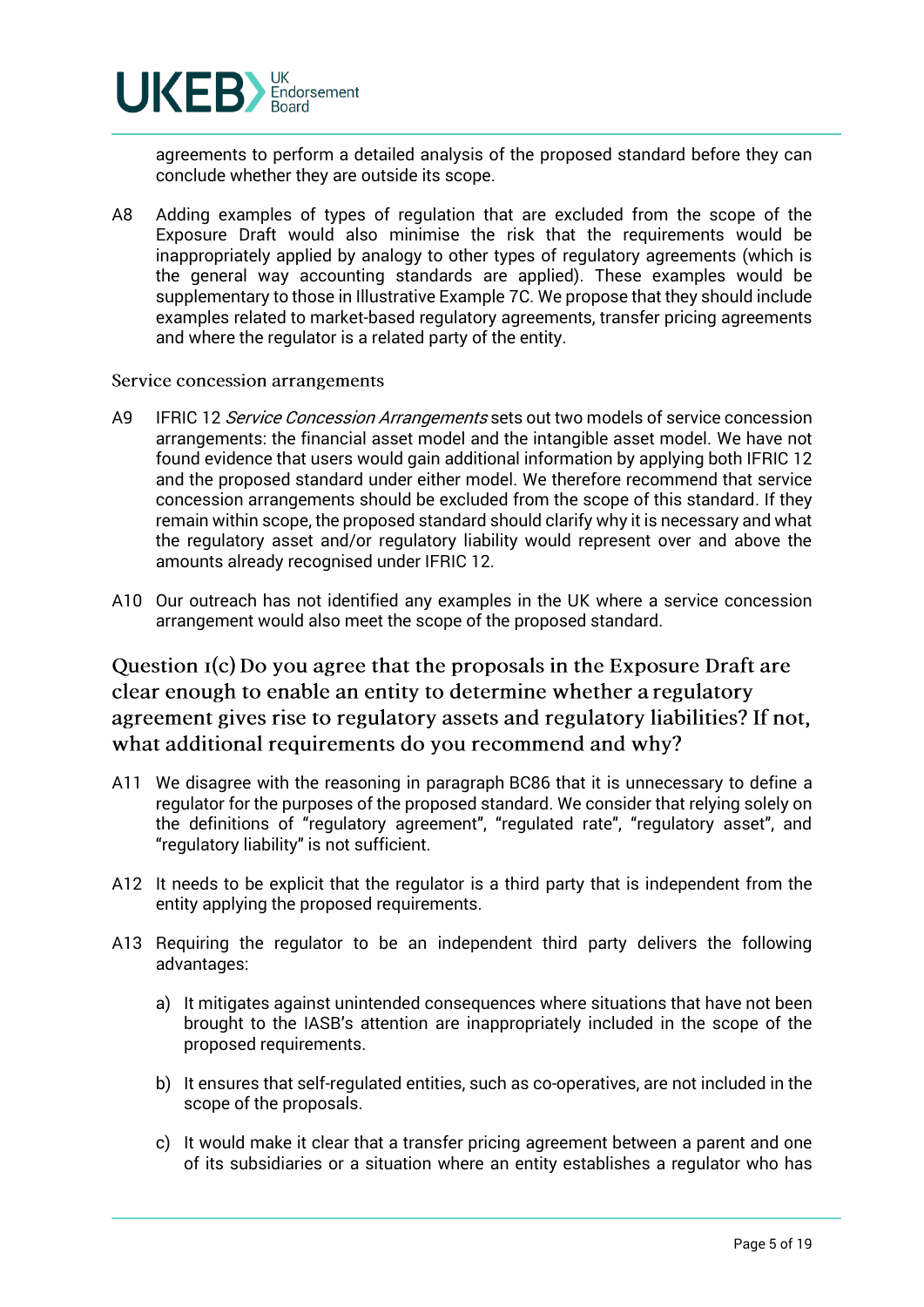

legally enforceable powers either within or outside of its group structure, is not within scope.

A14 See also our response to Question 1(b).

Question  $I(d)$  Do you agree that the requirements proposed in the Exposure Draft should apply to all regulatory agreements and not only to those that have a particular legal form or those enforced by a regulator with particular attributes? Why or why not? If not, how and why should the Board specify what form a regulatory agreement should have, and how and why should it define a regulator?

A15 Subject to our responses to Questions  $1(a)$ –(c), we are content that the proposed requirements should apply to all regulatory agreements within scope.

Question I(e) Have you identified any situations in which the proposed requirements would affect activities that you do not view as subject to rate regulation? If so, please describe the situations, state whether you have any concerns about those effects and explain what your concerns are.

A16 We have undertaken outreach to endeavour to identify situations where we would consider it inappropriate to apply the proposed requirements to those activities. To date we have not identified any specific cases.

Question I(f) Do you agree that an entity should not recognise any assets or liabilities created by a regulatory agreement other than regulatory assets and regulatory liabilities and other assets and liabilities, if any, that are already required or permitted to be recognised by IFRS Standards?

A17 We agree that applying the proposed requirements to regulatory assets and regulatory liabilities only is appropriate as this is consistent with the approach of applying a supplementary model to pre-existing IFRS requirements.

Question 2: Regulatory assets and regulatory liabilities

The Exposure Draft defines a regulatory asset as an enforceable present right, created by a regulatory agreement, to add an amount in determining a regulated rate to be charged to customers in future periods because part of the total allowed compensation for goods or services already supplied will be included in revenue in the future. The Exposure Draft defines a regulatory liability as an enforceable present obligation, created by a regulatory agreement, to deduct an amount in determining a regulated rate to be charged to customers in future periods because the revenue already recognised includes an amount that will provide part of the total allowed compensation for goods or services to be supplied in the future.

Paragraphs BC36–BC62 of the Basis for Conclusions discuss what regulatory assets and regulatory liabilities are and why the Board proposes that an entity account for them separately.

a) Do you agree with the proposed definitions? Why or why not? If not, what changes do you suggest and why?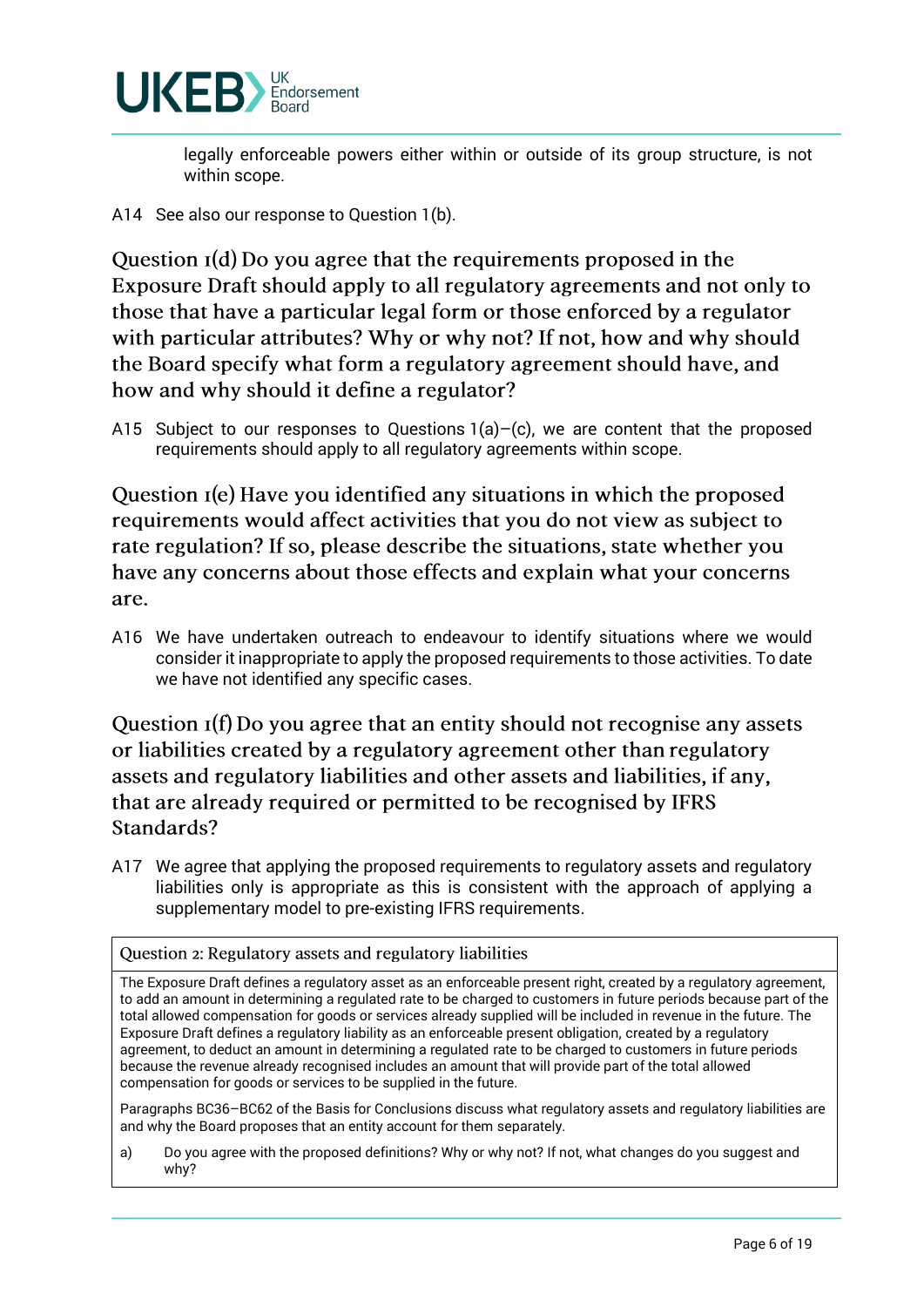

- b) The proposed definitions refer to total allowed compensation for goods or services. Total allowed compensation would include the recovery of allowable expenses and a profit component (paragraphs BC87–BC113 of the Basis for Conclusions). This concept differs from the concepts underlying some current accounting approaches for the effects of rate regulation, which focus on cost deferral and may not involve a profit component (paragraphs BC224 and BC233–BC244 of the Basis for Conclusions). Do you agree with the focus on total allowed compensation, including both the recovery of allowable expenses and a profit component? Why or why not?
- c) Do you agree that regulatory assets and regulatory liabilities meet the definitions of assets and liabilities within the Conceptual Framework for Financial Reporting (paragraphs BC37–BC47)? Why or why not?
- d) Do you agree that an entity should account for regulatory assets and regulatory liabilities separately from the rest of the regulatory agreement (paragraphs BC58–BC62)? Why or why not?
- e) Have you identified any situations in which the proposed definitions would result in regulatory assets or regulatory liabilities being recognised when their recognition would provide information that is not useful to users of financial statements?

## Question 2(a), (c), (d) and (e) Regulatory Assets and Regulatory Liabilities

- A18 We agree with the proposed definitions of regulatory assets and regulatory liabilities and consider that they are consistent with the *Conceptual Framework for Financial* Reporting, as set out in paragraphs BC37–BC47 of the Basis for Conclusions.
- A19 We also agree that an entity should account for regulatory assets and regulatory liabilities separately from the rest of the regulatory agreement as this is a supplementary model, applied after an entity has applied other IFRS.
- A20 Our outreach with stakeholders did not identify situations in which the proposed definitions would result in regulatory assets or regulatory liabilities being recognised when it would not be useful to users of financial statements.

### Question 2(b) Total Allowed Compensation

A21 We agree with the focus on total allowed compensation (TAC) and how it is related to the supply of goods and services to customers, either to goods or services supplied in the same period, or to goods or services supplied in a different period. We also agree that the TAC should include a profit component although we have some comments on aspects of the TAC, set out in our response to Question 3.

#### Question 3: Total allowed compensation

Paragraphs B3–B27 of the Exposure Draft set out how an entity would determine whether components of total allowed compensation included in determining the regulated rates charged to customers in a period, and hence included in the revenue recognised in the period, relate to goods or services supplied in the same period, or to goods or services supplied in a different period. Paragraphs BC87–BC113 of the Basis for Conclusions explain the reasoning behind the Board's proposals.

- a) Do you agree with the proposed guidance on how an entity would determine total allowed compensation for goods or services supplied in a period if a regulatory agreement provides:
	- (i) regulatory returns calculated by applying a return rate to a base, such as a regulatory capital base (paragraphs B13–B14 and BC92–BC95)?
	- (ii) regulatory returns on a balance relating to assets not yet available for use (paragraphs B15 and BC96– BC100)?
	- (iii) performance incentives (paragraphs B16–B20 and BC101–BC110)?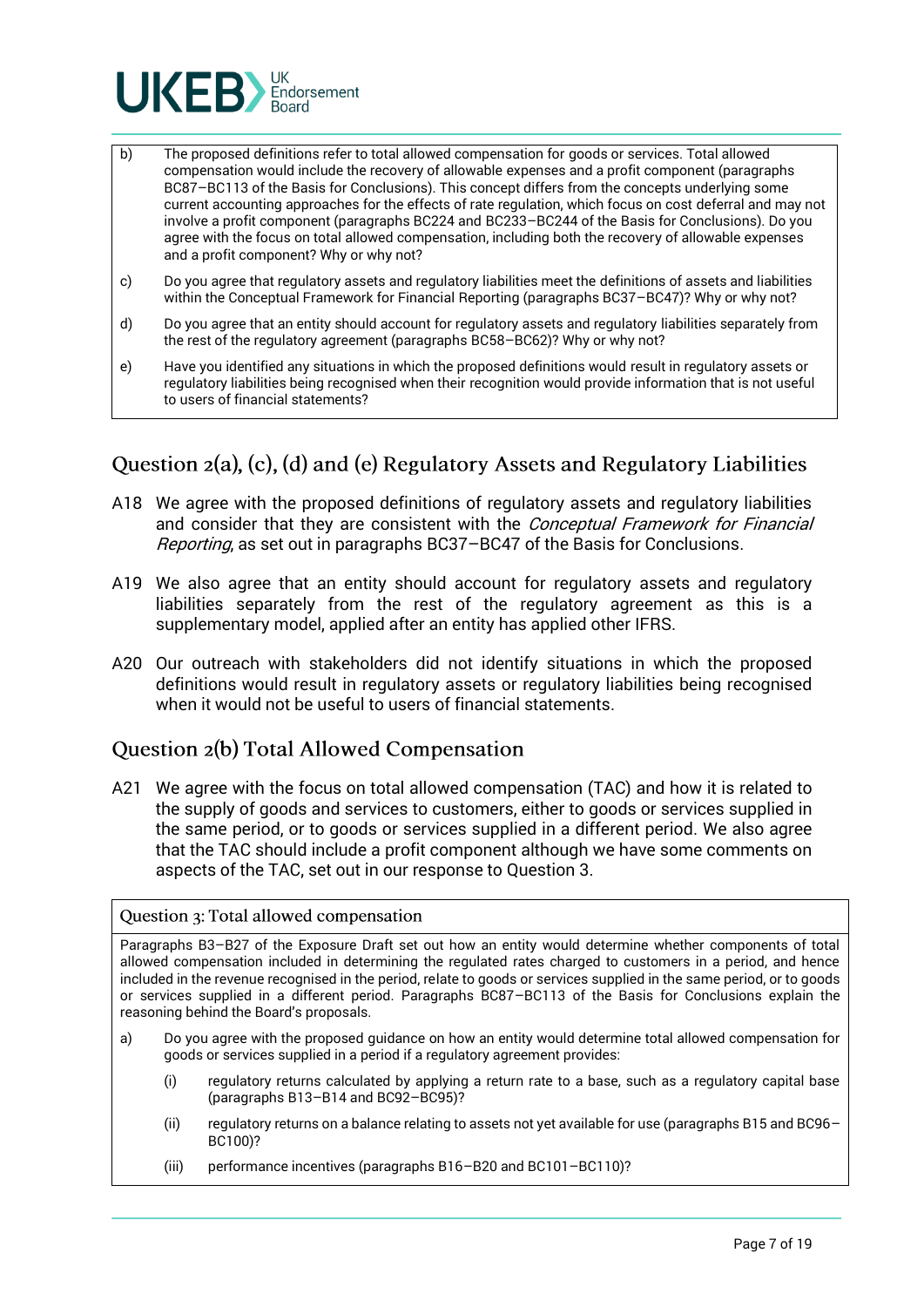

- b) Do you agree with how the proposed guidance in paragraphs B3–B27 would treat all components of total allowed compensation not listed in question 3(a)? Why or why not? If not, what approach do you recommend and why?
- c) Should the Board provide any further guidance on how to apply the concept of total allowed compensation? If so, what guidance is needed and why?

Question  $3(a)(i)$  regulatory returns calculated by applying a return rate to a base; and (iii) performance incentives

A22 We agree with the proposed guidance relating to: (i) regulatory returns calculated by applying a return rate to a base; and (iii) performance incentives.

Question  $a(a)$  Do you agree with the proposed guidance on how an entity would determine total allowed compensation for goods or services supplied in a period if a regulatory agreement provides:

- $(ii)$ regulatory returns on a balance relating to assets not yet available for use (paragraphs  $B<sub>15</sub>$  and  $B<sub>C9</sub>6-BC<sub>100</sub>$ )?
- A23 We do not agree with the proposed guidance relating to regulatory returns on a balance relating to assets not available for use as the guidance does not reflect the economics substance of the requirements in the regulatory agreements. We recommend that regulatory returns relating to assets not yet available for use in TAC should follow the economic substance of the requirements in the regulatory agreement.
- A24 In our outreach we heard that regulatory returns relating to assets not yet available for use should be included in Total Allowable Compensation (TAC) <sup>3</sup> as the return is not dependent on the assets becoming operational. Rather it is a component of regulatory returns calculated by applying a return rate to a total regulatory capital base. These preparers have stated that this component of the regulatory return is a part of the return on the capital invested even if the construction of the asset is not continued in the future.
- A25 This situation is alluded to in paragraph B15 which states that it "…might be a separate base or part of a larger base…". However, that paragraph ignores that, in many instances, it is a component of the return on investment for the entity and that it is not foregone even if the asset is not completed. For example, where an entity decides not to build an asset, it does not have to return the amount allocated for a regulatory return on an asset not yet available for use where the intended outcome regarding the provision of services is achieved. A preparer likened this to the fact that the regulator is focused on outcomes from the total investment and does not allocate returns on an asset-by-asset basis.
- A26 We have heard from preparers in the UK that their regulators take a very high-level approach which does not require the granularity of information inferred by the proposed

<sup>3</sup> Total allowed compensation (for goods and services) is defined as: "The full amount of compensation for goods or services supplied that a regulatory agreement entitles an entity to charge customers through the regulated rates, in either the period when the entity supplies those goods or services or a different period." Appendix A of the Exposure Draft.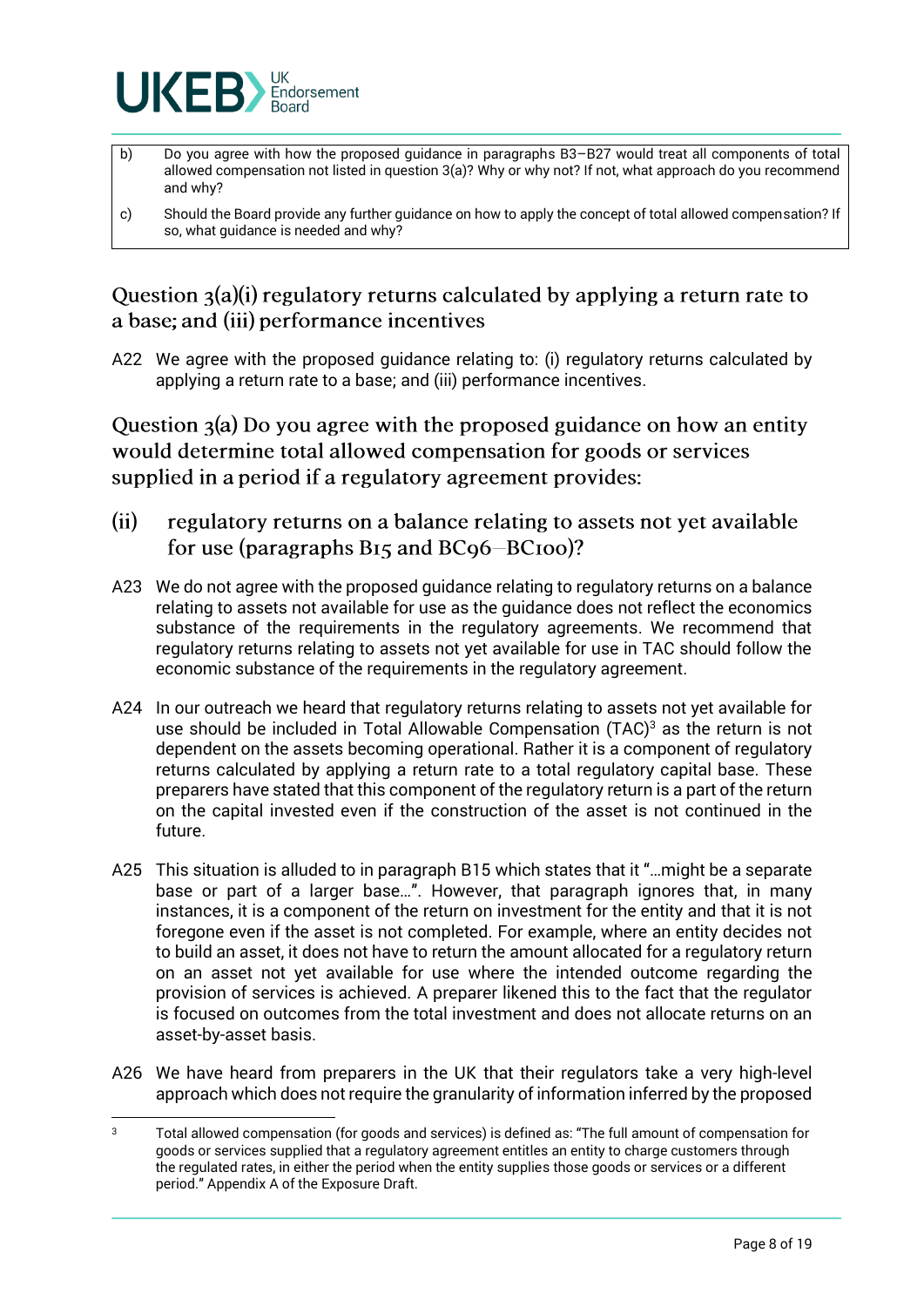

requirements. Rather, the regulator focuses on the overview of an entity's operations and future requirements for goods or services, and thus the investment required to produce that level of goods or services.

- A27 The proposals of the ED would require entities to create and maintain records of returns on an asset-by-asset basis that previously have not been necessary and are unlikely to be necessary in the future as the regulator is focused on a high-level overview. In the UK, we think these requirements could be costly and require extensive effort from entities as the information required to prepare such records would need to be created specifically for financial reporting purposes.
- A28 Moreover, we consider that the reasoning in paragraph BC98 is not consistent with the model that is being proposed in that:
	- a) Goods and services will be provided in the future when the assets not yet available for use are available for use (or the equivalent assets are available for use) as the regulator is focusing on the provision of a specified level of future goods or services instead of whether a specific asset is built.
	- b) Where a regulatory agreement includes regulatory returns on assets not yet available for use, we consider that that is economically different from regulatory agreements that do not include this type of return. Consequently, we do not believe that there is an issue with comparability.

Question 3(b) Do you agree with how the proposed guidance in paragraphs B<sub>3</sub>-B<sub>27</sub> would treat all components of total allowed compensation not listed in question  $3(a)$ ? Why or why not? If not, what approach do you recommend and why?

A29 We agree with the proposed guidance relating to components of total allowed compensation not listed in question 3(a).

# Question 3(c) Should the Board provide any further guidance on how to apply the concept of total allowed compensation? If so, what guidance is needed and why?

A30 We have no comment with regards to any further guidance on applying the concept of total allowed compensation. However, we have concerns about the interaction between the various components of total allowed compensation. In our outreach we have heard that, in practice, there may be an overlap between these components, which the ED does not appear to address. To provide an example, allowable expenses could be forecast at the beginning of a price control period using an assumed level and be recovered as part of the rates charged during the period subject to a true-up at the end of the price control period to reflect the actual inflation. To the extent that true inflation differs from that which was assumed at the beginning of the price control period, the true-up could be recovered through the rates charged by being added or deducted from the regulatory base on which regulatory returns for future periods are calculated.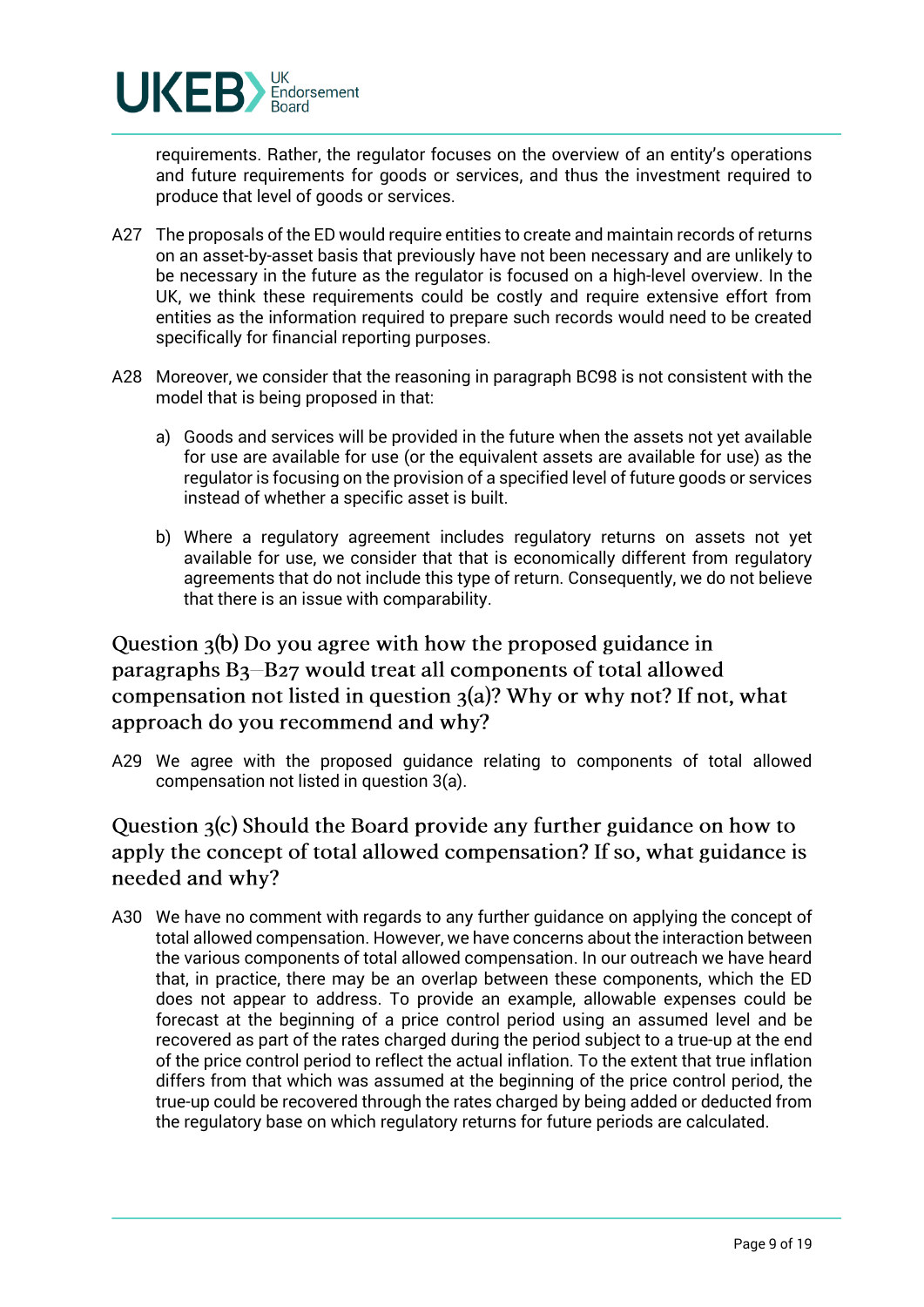

A31 We therefore recommend that the standard should address these interactions by providing guidance and or illustrative examples to reflect how these interactions should be treated by preparers.

#### Question 4: Recognition

Paragraphs 25–28 of the Exposure Draft propose that:

- an entity recognise all its regulatory assets and regulatory liabilities; and
- if it is uncertain whether a regulatory asset or regulatory liability exists, an entity should recognise that regulatory asset or regulatory liability if it is more likely than not that it exists. It could be certain that a regulatory asset or regulatory liability exists even if it is uncertain whether that asset or liability will ultimately generate any inflows or outflows of cash. Uncertainty of outcome would be addressed in measurement (Question 5).

Paragraphs BC122–BC129 of the Basis for Conclusions describe the reasoning behind the Board's proposals.

- a) Do you agree that an entity should recognise all its regulatory assets and regulatory liabilities? Why or why not?
- b) Do you agree that a 'more likely than not' recognition threshold should apply when it is uncertain whether a regulatory asset or regulatory liability exists? Why or why not? If not, what recognition threshold do you suggest and why?
- A32 We agree that an entity should recognise all its regulatory assets and regulatory liabilities and that a 'more likely than not' recognition threshold should apply when it is uncertain whether a regulatory asset or regulatory liability exists, as set out in paragraphs BC122–BC129 of the Basis for Conclusions.

#### Question 5: Measurement

Paragraph 29 of the Exposure Draft specifies the measurement basis. Paragraphs 29–45 of the Exposure Draft propose that an entity measure regulatory assets and regulatory liabilities at historical cost, modified by using updated estimates of future cash flows. An entity would implement that measurement basis by applying a cash-flowbased measurement technique. That technique would involve estimating future cash flows—including future cash flows arising from regulatory interest—and updating those estimates at the end of each reporting period to reflect conditions existing at that date. The future cash flows would be discounted (in most cases at the regulatory interest rate—see Question 6). Paragraphs BC130–BC158 of the Basis for Conclusions describe the reasoning behind the Board's proposals.

- a) Do you agree with the proposed measurement basis? Why or why not? If not, what basis do you suggest and why?
- b) Do you agree with the proposed cash-flow-based measurement technique? Why or why not? If not, what technique do you suggest and why?

If cash flows arising from a regulatory asset or regulatory liability are uncertain, the Exposure Draft proposes that an entity estimate those cash flows applying whichever of two methods—the 'most likely amount' method or 'expected value' method—better predicts the cash flows. The entity should apply the chosen method consistently from initial recognition to recovery or fulfilment. Paragraphs BC136–BC139 of the Basis for Conclusions describe the reasoning behind the Board's proposal.

c) Do you agree with this proposal? Why or why not? If not, what approach do you suggest and why?

#### Boundary of a regulatory agreement

A33 We consider that it is unclear how to apply the proposed requirements relating to the boundary of the regulatory agreement with respect to the measurement requirements.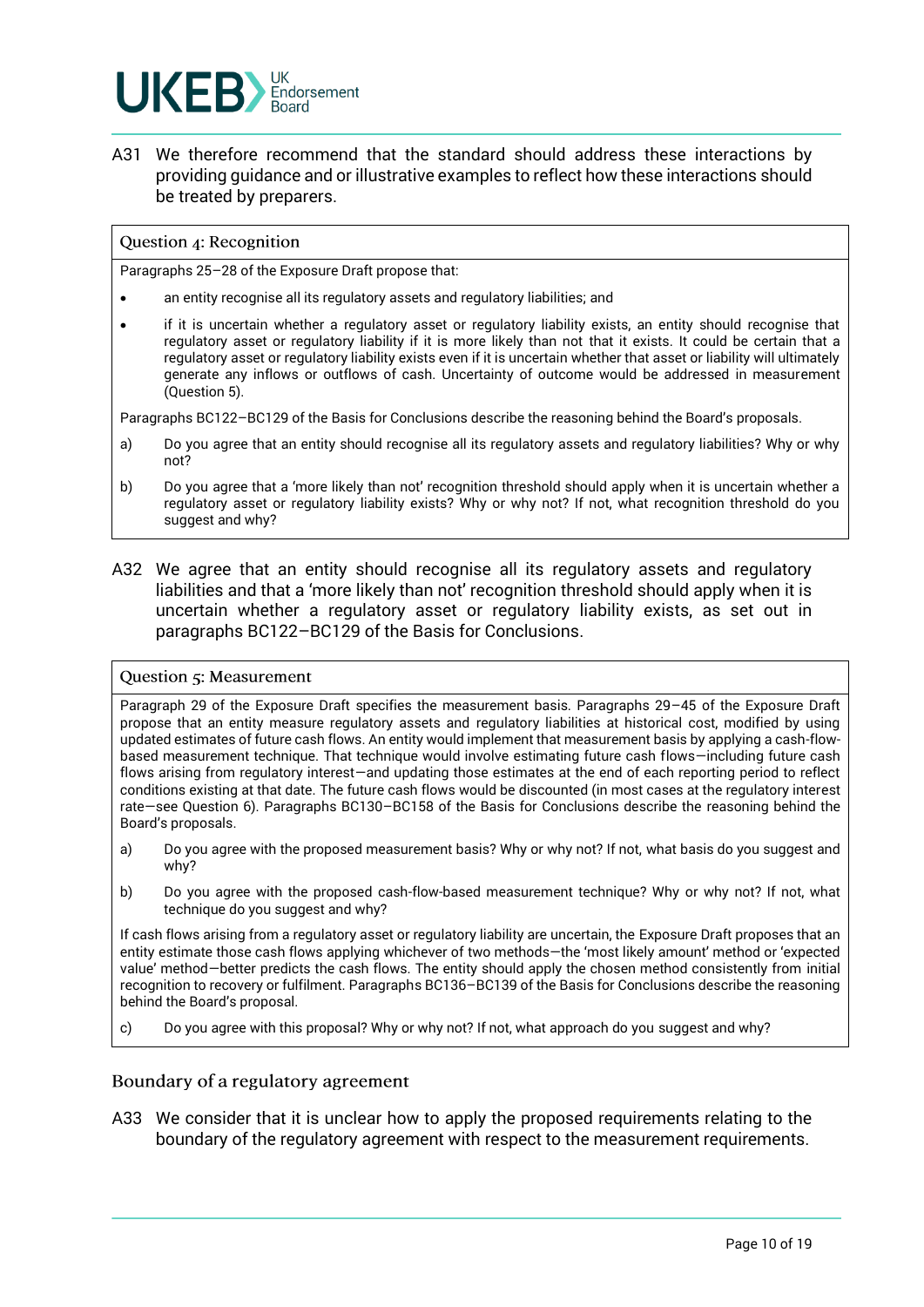

- A34 For example, it is not clear how to deal with the very practical issue that approvals from a regulator may be given well after the end of the reporting period, e.g. more than one year after the end of the regulatory period. It may well be that entities could recognise a regulatory asset or liability based on previous interactions with the regulator, but this needs to be included in the guidance.
- A35 Other issues relate to:
	- a) The interaction between a regulatory licence and a pricing period.
	- b) The interaction between paragraphs B28–B34 (boundary of a regulatory agreement) and paragraphs B35–B36 (compensation for cancellation of an agreement.
	- c) The length of life of an asset, e.g. the asset recovery period is longer than the period of the licence agreement.

Interaction between a regulatory licence and a pricing period

A36 The application of the proposed requirements relating to the boundary of the regulatory agreement is unclear where there exists a regulatory pricing period and the resulting determination by the regulator. For example, where an entity has a rolling 25-year licence to operate and a 5-year agreement with the regulator relating to pricing and returns, it is not clear how the standard should be applied when the true-up negotiation occurs after the end of the 5-year period and takes a year to negotiate. The proposed requirements should state that, if part of the true-up relates to a return that will take the entity 10 years to recover, that should be included in the regulatory asset.

Interaction between the boundary of a regulatory agreement and compensation for cancellation of an agreement

- A37 Paragraph B30(b) sets out the criteria under which an entity's present right to increase the regulated rate at a future date is enforceable only if two conditions are met. One of those conditions is that "no party apart from the entity has a right to cancel the regulatory agreement before that date without arranging compensation for the entity to recover its regulatory asset". Paragraphs B35–B38 gives further explanation of how the compensation for cancellation of an agreement may affect the measurement of a regulatory asset or a regulatory liability.
- A38 However, there is no explanation that the measurement of a regulatory asset or regulatory liability may not be affected if the regulatory agreement includes provisions for compensation for cancellation of a regulatory agreement. It needs to be explicit that there may be an interaction between whether or not, for example, the entity's present right to increase the regulated rate at a future date is enforceable and the provisions for cancellation of a regulatory agreement due to the length of time it will take to recover the regulatory asset when the recovery period is longer than the license period.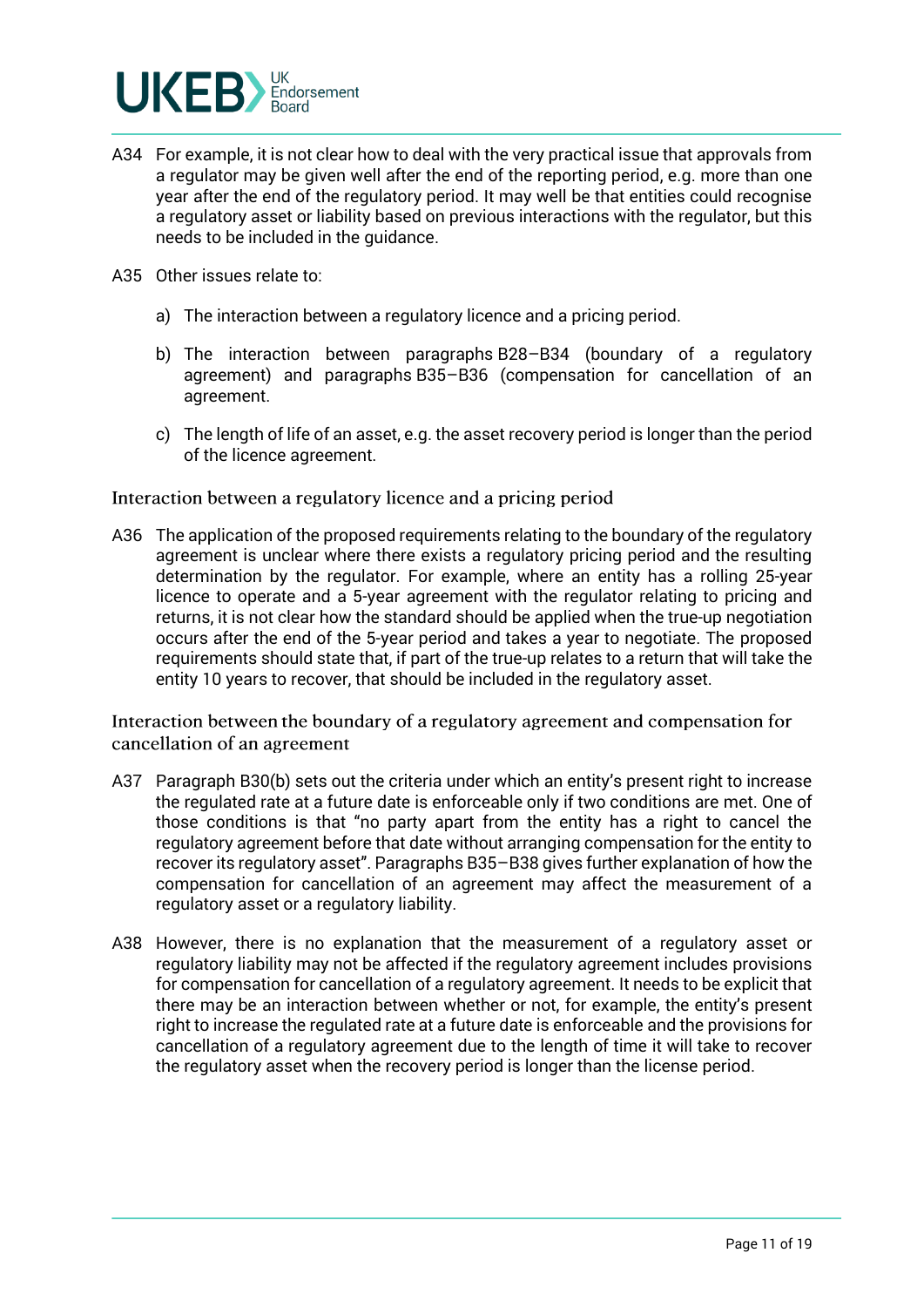

Asset recovery period is longer than the period of the licence agreement / pricing period under the regulatory agreement

- A39 It seems clear from paragraph B28 that the boundary of the regulatory agreement (and consequently, its measurement) is the latest future date at which an entity has either "an enforceable present right to recover a regulatory asset by increasing the regulated rate to be charged to customers" or "an enforceable present obligation to fulfil a regulatory liability by decreasing the regulated rate to be charged to customers".
- A40 This guidance does not address the situation whereby the recovery period for an asset is longer than the period of the license agreement or pricing period under the regulatory agreement, for example, where the asset recovery period is 40 years, but the regulatory license is a 25-year rolling period and the pricing period is five years.
- A41 We would encourage the IASB to include Illustrative Examples that reflect these situations to ensure consistent application of the proposed requirements. These examples would be more likely to reflect situations in practice due to the long-lived nature of some of the assets.

#### Question 6: Discount rate

Paragraphs 46–49 of the Exposure Draft propose that an entity discount the estimated future cash flows used in measuring regulatory assets and regulatory liabilities. Except in specified circumstances, the discount rate would be the regulatory interest rate that the regulatory agreement provides. Paragraphs BC159–BC166 of the Basis for Conclusions describe the reasoning behind the Board's proposals.

a) Do you agree with these proposals? Why or why not? If not, what approach do you suggest and why?

Paragraphs 50–53 of the Exposure Draft set out proposed requirements for an entity to estimate the minimum interest rate and to use this rate to discount the estimated future cash flows if the regulatory interest rate provided for a regulatory asset is insufficient to compensate the entity. The Board is proposing no similar requirement for regulatory liabilities. For a regulatory liability, an entity would use the regulatory interest rate as the discount rate in all circumstances. Paragraphs BC167–BC170 of the Basis for Conclusions describe the reasoning behind the Board's proposals.

- b) Do you agree with these proposed requirements for cases when the regulatory interest rate provided for a regulatory asset is insufficient? Why or why not?
- c) Have you identified any other situations in which it would be appropriate to use a discount rate that is not the regulatory interest rate? If so, please describe the situations, state what discount rate you recommend and explain why it would be a more appropriate discount rate than the regulatory interest rate.

Paragraph 54 of the Exposure Draft addresses cases when a regulatory agreement provides regulatory interest unevenly by applying a series of different regulatory interest rates in successive periods. It proposes that an entity should translate those rates into a single discount rate for use throughout the life of the regulatory asset or regulatory liability.

d) Do you agree with the proposal? Why or why not? If not, what do you recommend and why?

# Question 6(a) Do you agree with these proposals? Why or why not? If not, what approach do you suggest and why?

A42 We generally agree with the proposals that an entity discount the estimated future cash flows used in measuring regulatory assets and regulatory liabilities, subject to our comments on the rest of the question.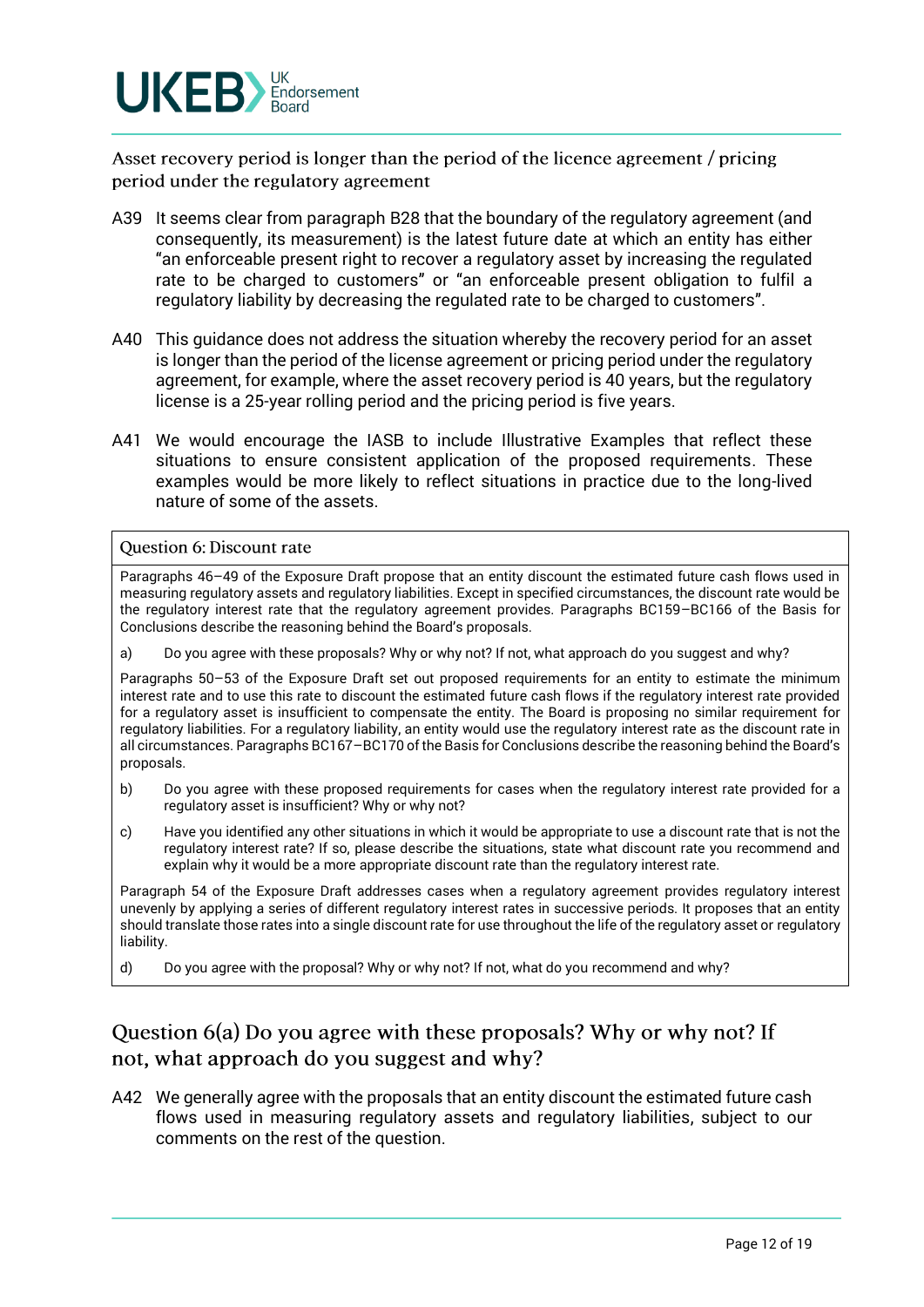

Question 6(b) Do you agree with these proposed requirements for cases when the regulatory interest rate provided for a regulatory asset is insufficient? Why or why not?

- A43 Our outreach with stakeholders did not identify any examples of situations where the regulatory interest rate for a regulatory asset is not sufficient to compensate the entity for the time value of money and uncertainty risks. An entity is required to make this assessment on initial recognition of a regulatory asset and when the regulatory interest rate changes.
- A44 We would advise the IASB to simplify the requirements by making it a rebuttable presumption that the regulatory interest rate is sufficient, unless the indicators set out in paragraph 52 of the Exposure Draft are present. This would mean that entities are only required to make this assessment where there are indicators that the regulatory interest rate for a regulatory asset is insufficient. This would achieve the same outcome whilst reducing the burden on preparers.

Question 6(c) Have you identified any other situations in which it would be appropriate to use a discount rate that is not the regulatory interest rate? If so, please describe the situations, state what discount rate you recommend and explain why it would be a more appropriate discount rate than the regulatory interest rate.

A45 No, we have not identified any other situations in which it would be appropriate to use a discount rate that is not the regulatory interest rate.

## Question 6(d) Do you agree with the proposal? Why or why not? If not, what do you recommend and why?

A46 We agree that an entity should translate a series of different regulatory interest rates in successive periods into a single discount rate for use throughout the life of the regulatory asset or regulatory liability.

Question 7: Items affecting regulated rates only when related cash is paid or received

In some cases, a regulatory agreement includes an item of expense or income in determining the regulated rates in the period only when an entity pays or receives the related cash, or soon after that, instead of when the entity recognises that item as expense or income in its financial statements. Paragraphs 59–66 of the Exposure Draft propose that in such cases, an entity would measure any resulting regulatory asset or regulatory liability using the measurement basis that the entity would use in measuring the related liability or related asset by applying IFRS Standards. An entity would adjust that measurement to reflect any uncertainty that is present in the regulatory asset or regulatory liability but not present in the related liability or related asset. Paragraphs BC174–BC177 of the Basis for Conclusions describe the reasoning behind the Board's proposals.

a) Do you agree with the measurement proposals when items of expense or income affect regulated rates only when related cash is paid or received? Why or why not? If not, what approach do you suggest for such items and why?

When these measurement proposals apply and result in regulatory income or regulatory expense arising from remeasuring the related liability or related asset through other comprehensive income, paragraph 69 of the Exposure Draft proposes that an entity would also present the resulting regulatory income or regulatory expense in other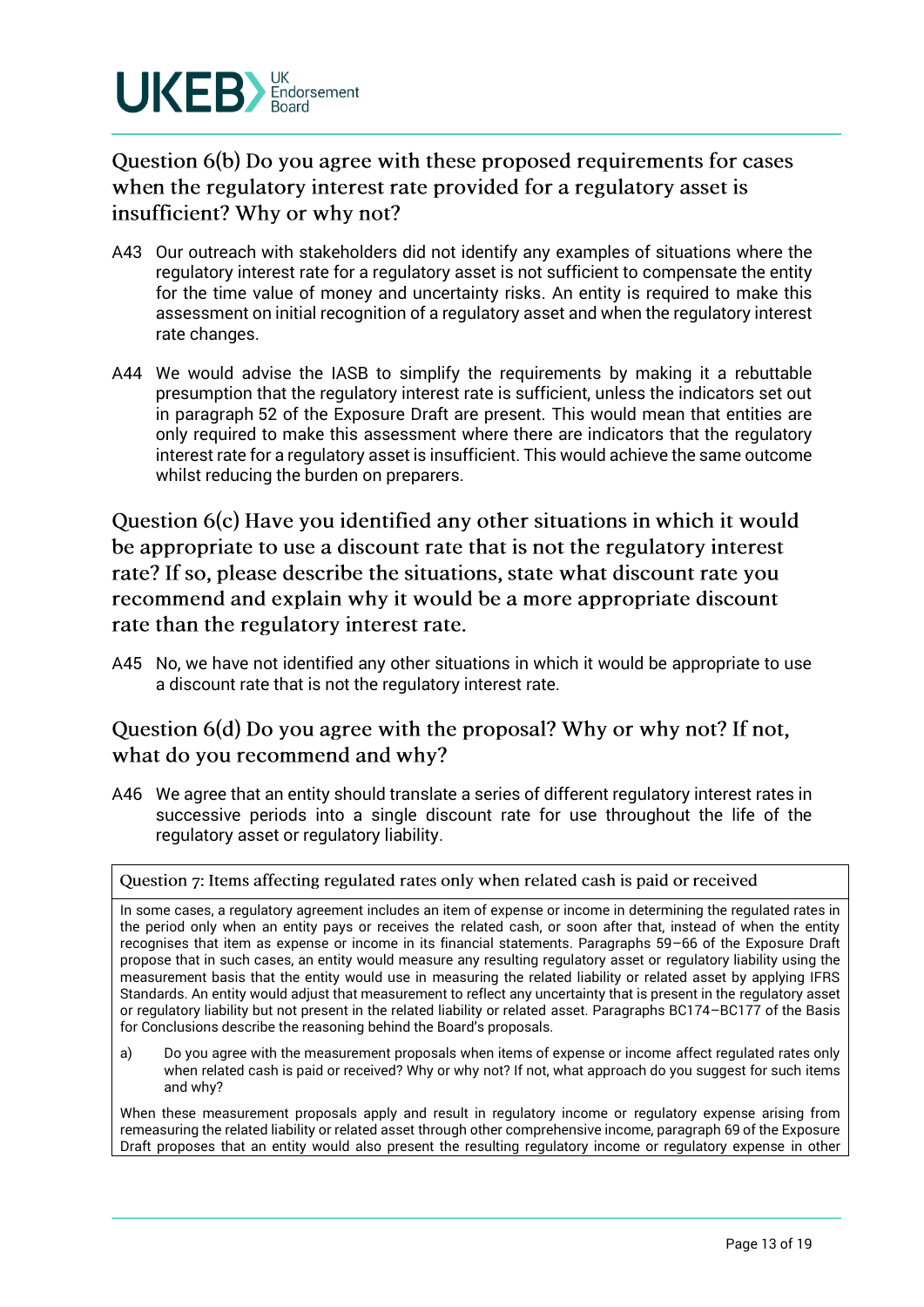

comprehensive income. Paragraphs BC183–BC186 of the Basis for Conclusions describe the reasoning behind the Board's proposal.

- b) Do you agree with the proposal to present regulatory income or regulatory expense in other comprehensive income in this case? Why or why not? If not, what approach do you suggest and why?
- A47 We agree with the measurement proposals when items of expense or income affect regulated rates only when related cash is paid or received.
- A48 We also agree with the proposal to present regulatory income or regulatory expense in other comprehensive income when it arises from remeasuring the related liability or related asset through other comprehensive income.

Question 8: Presentation in the statement(s) of financial performance

Paragraph 67 of the Exposure Draft proposes that an entity present all regulatory income minus all regulatory expense as a separate line item immediately below revenue. Paragraph 68 proposes that regulatory income includes regulatory interest income and regulatory expense includes regulatory interest expense. ParagraphsBC178–BC182 of the Basis for Conclusions describe the reasoning behind the Board's proposals.

- a) Do you agree that an entity should present all regulatory income minus all regulatory expense as a separate line item immediately below revenue (except in the case described in Question 7(b))? Why or why not? If not, what approach do you suggest and why?
- b) Do you agree with the proposed inclusion of regulatory interest income and regulatory interest expense within the line item immediately below revenue? Why or why not? If not, what approach do you suggest and why?

Question 8(a) Do you agree that an entity should present all regulatory income minus all regulatory expense as a separate line item immediately below revenue (except in the case described in Question  $7(b)$ )? Why or why not? If not, what approach do you suggest and why?

- A49 We agree with the proposals in the ED for presenting separately, and immediately below revenue, the regulatory income minus the regulatory expense.
- A50 The separate disclosure of non-regulatory revenue from revenue generated from regulated activities is an important distinction for users as it will allow for a clear assessment of an entity's overall performance.
- A51 We believe the separate presentation is also consistent with the principles contained in IAS 1 Presentation of Financial Statements and the Conceptual Framework for Financial Reporting as it will provide information that is comparable, useful and faithfully represents the underlying economic phenomena regarding an entity's regulatory activities during the financial period while also allowing for estimations of future cash flows.
- A52 We also agree with the IASB's assessment in paragraph BC179, that regulatory income and regulatory expense should not be presented as part of revenue and instead should be presented in a separate line item immediately below revenue (from IFRS 15 Revenue from Contracts with Customers).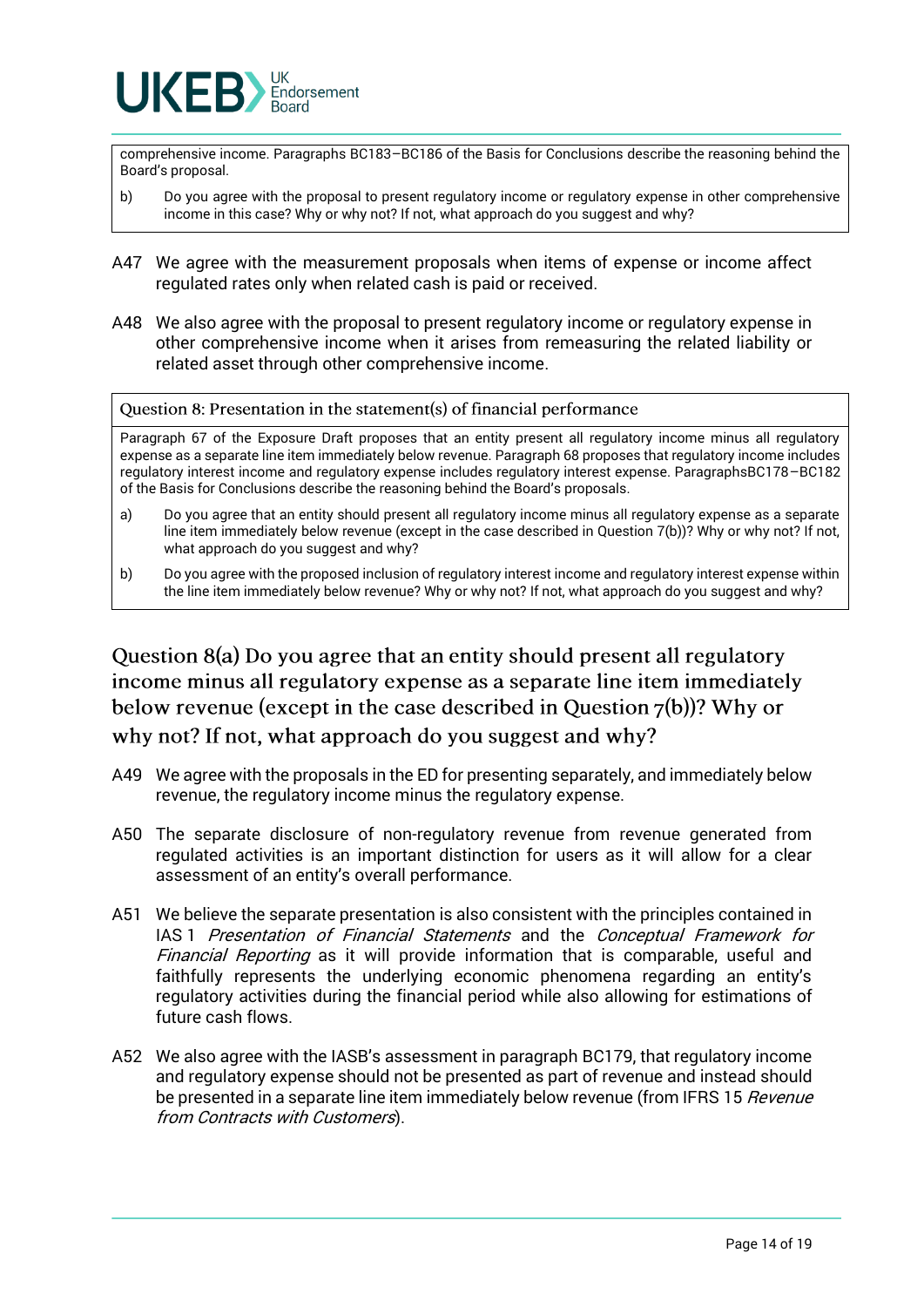

Question 8(b) Do you agree with the proposed inclusion of regulatory interest income and regulatory interest expense within the line item immediately below revenue? Why or why not? If not, what approach do you suggest and why?

A53 We agree with the proposed inclusion of regulatory interest income and regulatory interest expense within the line item immediately below revenue. This will ensure the amounts relating to regulatory interest are included in determining the future regulated rates charged to customers and therefore included in revenue in future periods. Separately disclosing these items beneath revenue also allows for comparability between entities.

#### Question 9: Disclosure

Paragraph 72 of the Exposure Draft describes the proposed overall objective of the disclosure requirements. That objective focuses on information about an entity's regulatory income, regulatory expense, regulatory assets and regulatory liabilities, for reasons explained in paragraphs BC187–BC202 of the Basis for Conclusions. The Board does not propose a broader objective of providing users of financial statements with information about the nature of the regulatory agreement, the risks associated with it and its effects on the entity's financial performance, financial position or cash flows.

- a) Do you agree that the overall disclosure objective should focus on information about an entity's regulatory income, regulatory expense, regulatory assets and regulatory liabilities? Why or why not? If not, what focus do you suggest and why?
- b) Do you have any other comments on the proposed overall disclosure objective?

Paragraphs 77–83 of the Exposure Draft set out the Board's proposals for specific disclosure objectives and disclosure requirements.

- c) Do you have any comments on these proposals? Should any other disclosures be required? If so, how would requiring those other disclosures help an entity better meet the proposed disclosure objectives?
- d) Are the proposed overall and specific disclosure objectives and disclosure requirements worded in a way that would make it possible for preparers, auditors, regulators and enforcement bodies to assess whether information disclosed is sufficient to meet those objectives?

Question 9(a) Do you agree that the overall disclosure objective should focus on information about an entity's regulatory income, regulatory expense, regulatory assets, and regulatory liabilities? Why or why not? If not, what focus do you suggest and why?

- A54 We generally agree that the overall disclosure objective should focus on an entity's regulatory income, regulatory expenses, regulatory assets, and regulatory liabilities as this will provide users with the information they need to assess and understand an entity's regulated activities for the period for which financial statements have been prepared.
- A55 However, we consider that information about an entity's regulatory agreement should also be included. This is because it will give an understanding of how the regulatory income, regulatory expenses, regulatory assets, and regulatory liabilities have arisen. This could include information about the length of the regulatory agreement, exit provisions and the legal form of the agreement. We think this information will be useful in helping users understand how the underlying economics of an entity's regulatory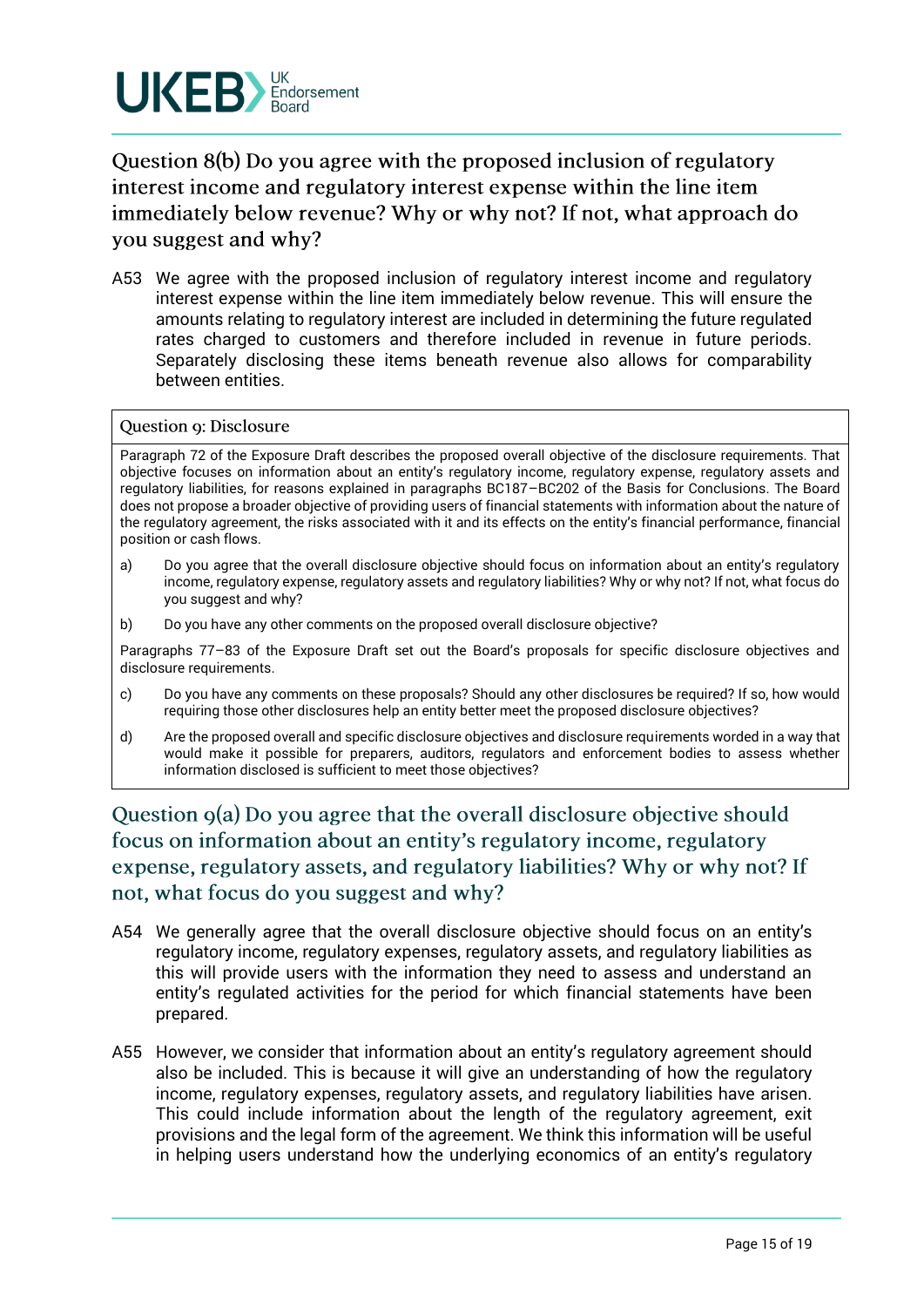

agreements impact on the regulatory balances and amounts presented in the financial statements.

- A56 We also acknowledge that an entity need not disclose sensitive information and therefore recommend that our proposals made above be considered within the context of information that may be considered sensitive.
- A57 Additionally, we looked at the disclosure requirements in the ED against the proposals in Disclosure Requirements in IFRS Standards—A Pilot Approach (Proposed amendments to IFRS 13 and IAS 19) (Disclosure Pilot ED). We acknowledge that the Disclosure Pilot ED was published after this ED but consider it is worth looking at to see if the proposed disclosure requirements are sufficient.
- A58 On looking at the Disclosure Pilot ED, we consider that the layout, with the headings relating to the overall disclosure objective and specific disclosure objectives, should be replicated in the proposed standard as this will help to distinguish between the different types of disclosure objectives and their respective purposes.

## Question 9(b) Do you have any other comments on the proposed overall disclosure objective?

A59 See comments on our response to Question 9(a).

Question  $g(c)$  Do you have any comments on these proposals? Should any other disclosures be required? If so, how would requiring those disclosures help an entity better meet the proposed disclosure objectives?

A60 We agree with the proposals in paragraphs 77–83 of the ED related to specified disclosures about regulatory income, regulatory expenses, regulatory assets, and regulatory liabilities, that these will lead to information provided by entities that are comparable and relevant to users in their decision making and understanding of future cash flows. We also think the proposals will achieve faithful representation as the revenue recognised will reflect the services rendered during the year. Additionally, the balances of regulatory assets or regulatory liabilities recognised on the statement of financial position at year end will enable users to understand an entity's rights and obligations and determine the impact of the future cash flows.

Question 9 (d): Are the proposed overall and specific disclosure objectives and disclosure requirements worded in a way that would make it possible for preparers, auditors, regulators, and enforcement bodies to assess whether information disclosed is sufficient to meet those objectives?

A61 We agree with the proposed wording for the overall and specific disclosures is simple, clear, and easy to understand. See also our response to Question 9(a) as it suggests additional clarity is possible by including further sub-headings.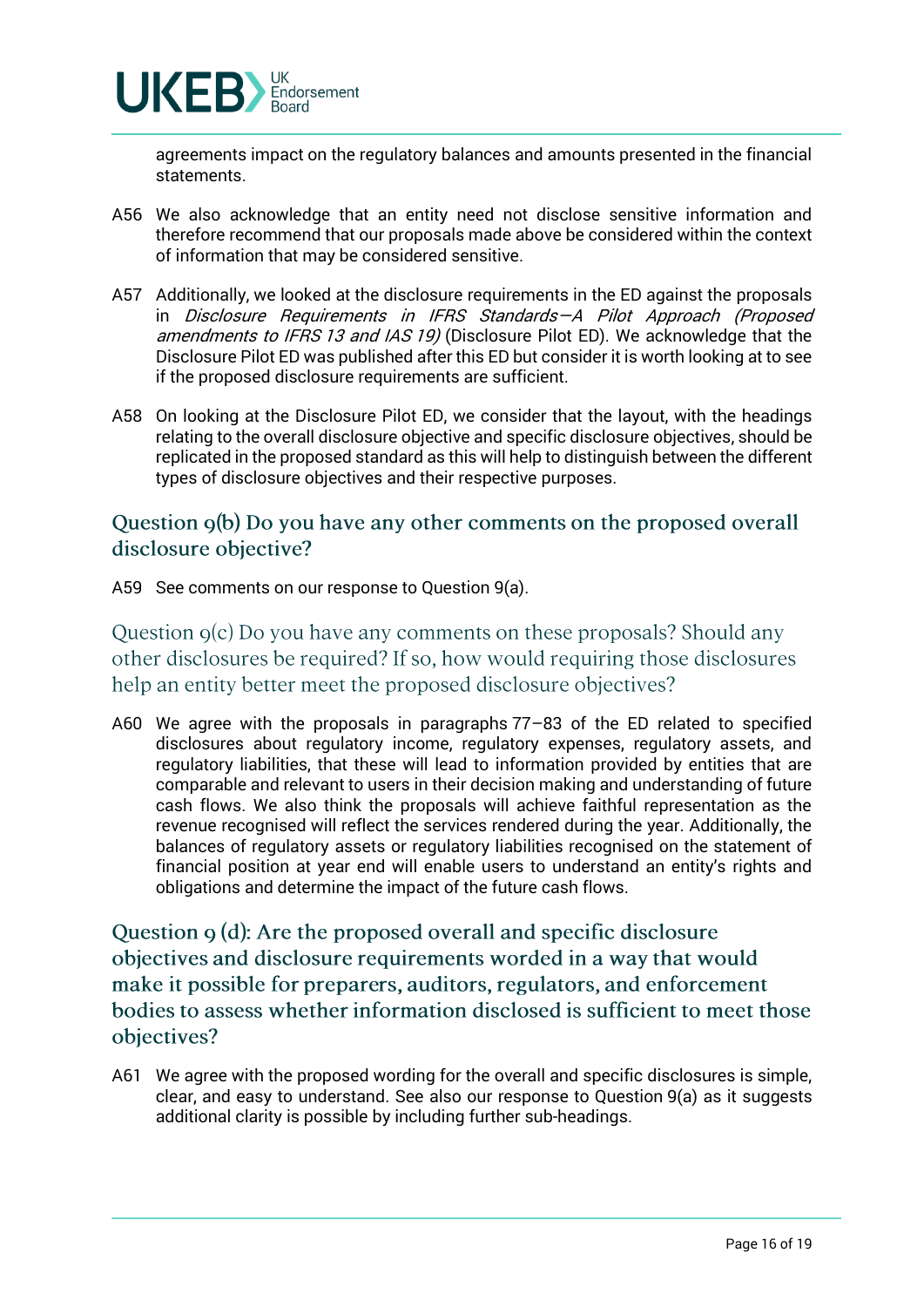

#### Question Io: Effective date and transition

Appendix C to the Exposure Draft describes the proposed transition requirements. Paragraphs BC203–BC213 of the Basis for Conclusions describe the reasoning behind the Board's proposals.

- a) Do you agree with these proposals?
- b) Do you have any comments you wish the Board to consider when it sets the effective date for the Standard?
- A62 The Exposure Draft specifies that an entity shall apply the proposed requirements retrospectively in accordance with IAS 8 Accounting Policies, Changes in Accounting Estimates and Errors. The entity has an option not to apply the proposed requirements retrospectively to a past business combination and sets out a number of conditions if this option is used.
- A63 We understand from stakeholders that this does not address a number of challenges associated with determining the opening balance for regulatory assets and regulatory liabilities. We encourage the IASB to engage with preparers to identify the detailed issues.
- A64 The starting position for entities that are within the scope of the proposed requirements are different when they come to apply it for the first time. For example:
	- a) Some entities will never have recognised regulatory assets and regulatory liabilities.
	- b) Some other entities will be applying IFRS 14 Regulatory Deferral Accounts.
	- c) Other entities will be applying US GAAP, which has a standard for the recognition of these types of assets and liabilities.
- A65 We believe that, dependent on an entity's starting position, the transition needs are likely to be different. For example, entities that have never recognised regulatory assets and regulatory liabilities may lack the records to apply the full retrospective approach. We do not consider it appropriate simply to rely on the requirements in IAS 8 relating to retrospective application and including the guidance on when it is impracticable to apply retrospective application. Incorporating specific transition requirements into the proposed standard, in acknowledgement of the fact that entities will be recognising new types of assets and liabilities, is consistent with other IFRS which include such specific transition requirements. This approach is also likely to result in a much more consistent application of the proposed requirements on transition which, in turn, will result in more understandable information for users of the financial statements.
- A66 Appendix D includes proposed requirements for consequential amendments to other standards. This includes a proposed amendment to IFRS 1 First-time Adoption of International Financial Reporting Standards, which would permit a first-time adopter of IFRS to use carrying amounts determined under a previous GAAP to recognise regulatory assets and regulatory liabilities. It seems inconsistent that this relief is available to first-time adopters of IFRS but not to those entities that currently apply IFRS 14 or another GAAP, such as US GAAP, and that go on to apply the proposed standard in the Exposure Draft. We suggest the IASB rectify this inconsistency when finalising the standard by extending the IFRS 1 requirement to entities that currently apply IFRS 14 or another GAAP.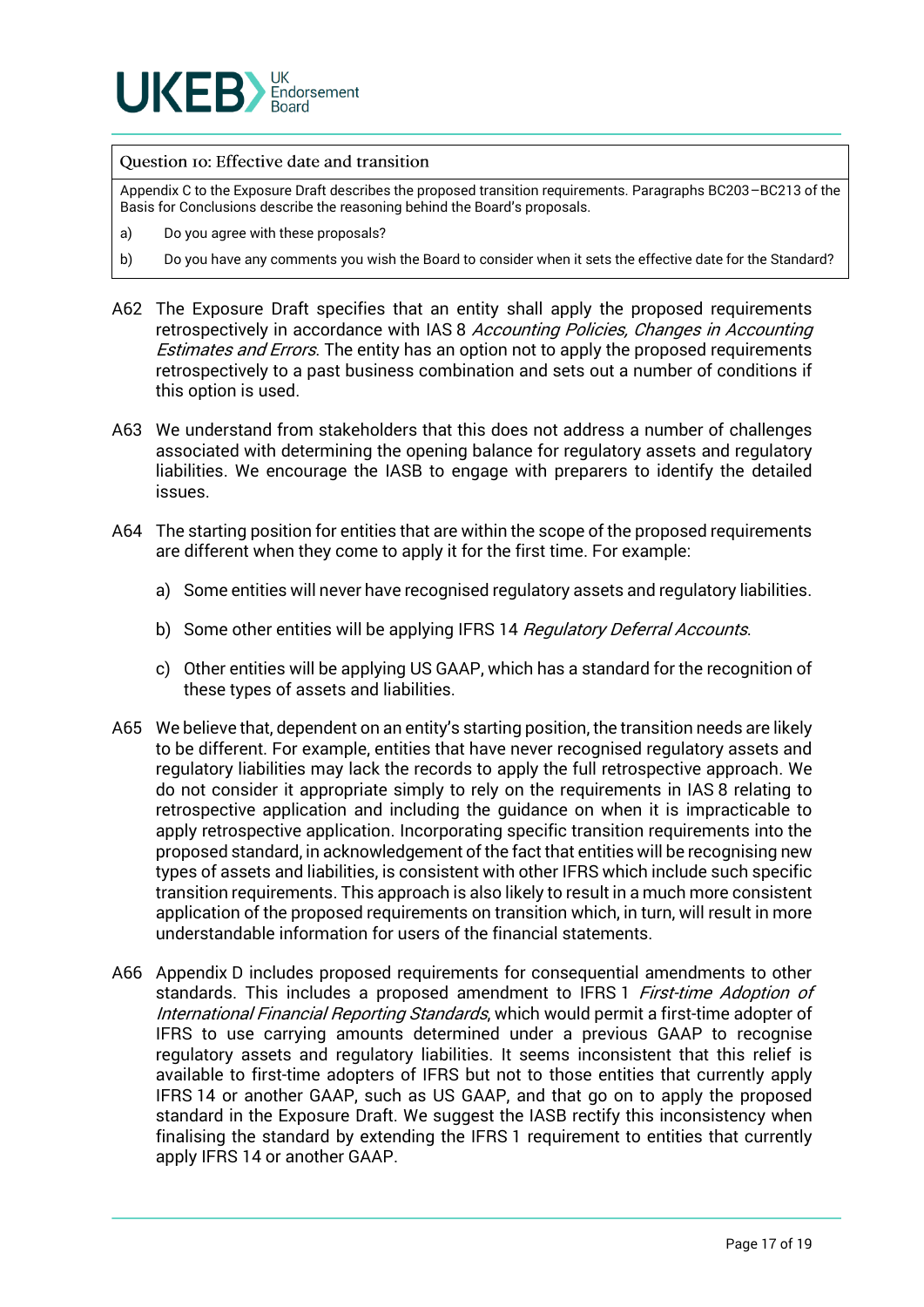

#### **Question II: Other IFRS Standards**

Paragraphs B41–B47 of the Exposure Draft propose guidance on how the proposed requirements would interact with the requirements of other IFRS Standards. Appendix D to the Exposure Draft proposes amendments to other IFRS Standards. Paragraphs BC252–BC266 of the Basis for Conclusions describe the reasoning behind the Board's proposals.

- a) Do you have any comments on these proposals? Should the Board provide any further guidance on how the requirements proposed in the Exposure Draft would interact with any other IFRS Standards? If yes, what is needed and why?
- b) Do you have any comments on the proposed amendments to other IFRS Standards?

Question  $\pi(a)$  Do you have any comments on these proposals? Should the Board provide any further guidance on how the requirements proposed in the Exposure Draft would interact with any other IFRS Standards? If yes, what is needed and why?

- A67 We generally agree with the proposed requirements relating to the interaction with other IFRS, except for service concession arrangements (as set out in our response to Question 1).
- A68 Notwithstanding our recommendation that service concession arrangements should not be included in the scope of the proposed standard, if they do remain in scope, we do not consider that the proposed requirements in paragraph B47 are detailed enough to help those preparers that have service concession arrangements that also come within the definition of regulatory agreements.

#### Question 12: Likely effects of the proposals

Paragraphs BC214–BC251 of the Basis for Conclusions set out the Board's analysis of the likely effects of implementing the Board's proposals.

- a) Paragraphs BC222–BC244 provide the Board's analysis of the likely effects of implementing the proposals on information reported in the financial statements and on the quality of financial reporting. Do you agree with this analysis? Why or why not? If not, with which aspects of the analysis do you disagree and why?
- b) Paragraphs BC245–BC250 provide the Board's analysis of the likely costs of implementing the proposals. Do you agree with this analysis? Why or why not? If not, with which aspects of the analysis do you disagree and why?
- c) Do you have any other comments on how the Board should assess whether the likely benefits of implementing the proposals outweigh the likely costs of implementing them or on any other factors the Board should consider in analysing the likely effects?
- A69 Our outreach has identified some issues where preparers expect the proposals to cost more than those outlined in paragraphs BC247–BC249 of the Basis for Conclusions. These concerns relate to:
	- a. Not including regulatory returns on a balance relating to assets not yet available for use in the TAC; and
	- b. The lack of transition requirements.